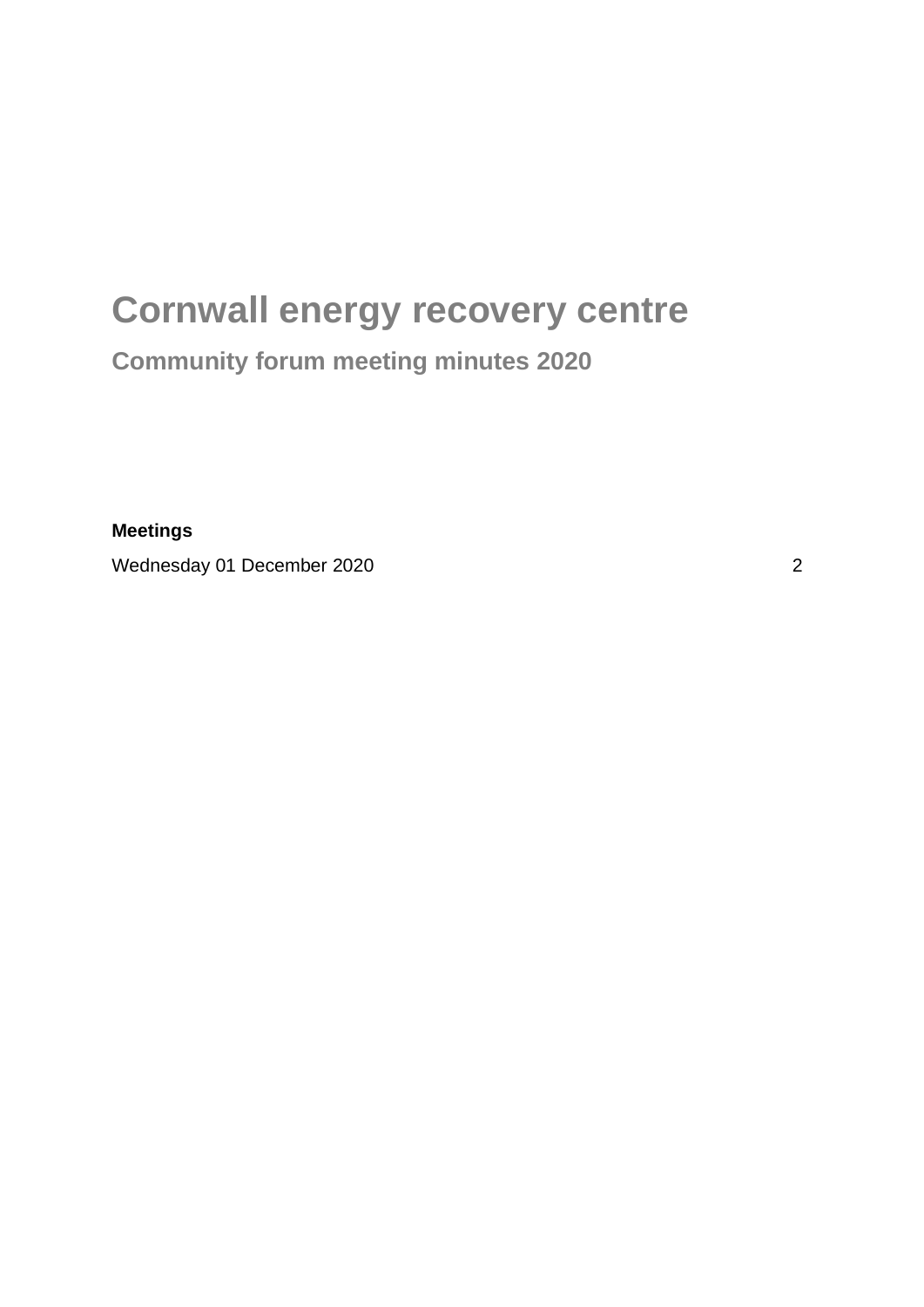

recycling and recovery UK

## meeting minutes

| Subject  | Meeting           |
|----------|-------------------|
| Date     | 01 December 2020  |
| Location | Virtual via TEAMs |
| Recorder | Natalie Chard     |

## **Present**

| <b>Name</b>            | <b>Initials</b> | Company                 | <b>Title</b>                        |
|------------------------|-----------------|-------------------------|-------------------------------------|
| Dick Cole              | DC.             | Cornwall Council        | Councillor St Enodor                |
| <b>Fred Greenslade</b> | FG              | <b>Cornwall Council</b> | Councillor St Dennis and<br>Nanpean |
| <b>Patrick Daws</b>    | PD.             | <b>SUEZ</b>             | General Manager                     |
| Tony Burge             | тв              | <b>SUEZ</b>             | <b>Plant Manager</b>                |
| Natalie Chard          | NC.             | <b>SUEZ</b>             | Senior Community Liaison<br>Manager |

| <b>Ref</b> | <b>Note</b>                                                                                                                                                                                                                                                                                                                                                       | <b>Action</b>  |
|------------|-------------------------------------------------------------------------------------------------------------------------------------------------------------------------------------------------------------------------------------------------------------------------------------------------------------------------------------------------------------------|----------------|
| 1.0        | <b>Welcome and apologies</b>                                                                                                                                                                                                                                                                                                                                      |                |
|            | NC explained that only 2 other forum members had replied to the email sent out<br>the previous week with the offer of a virtual meeting or email. Both had<br>requested any update to be sent via email and therefore NC advised that she<br>take minutes of the meeting and would send these out along with the<br>presentation for all forum members to review. | N <sub>C</sub> |
| 1.1        | PD introduced himself and explained the role he plays within the PFI contract.<br>He stated that he was the primary interface with the Contractor CERL and with                                                                                                                                                                                                   |                |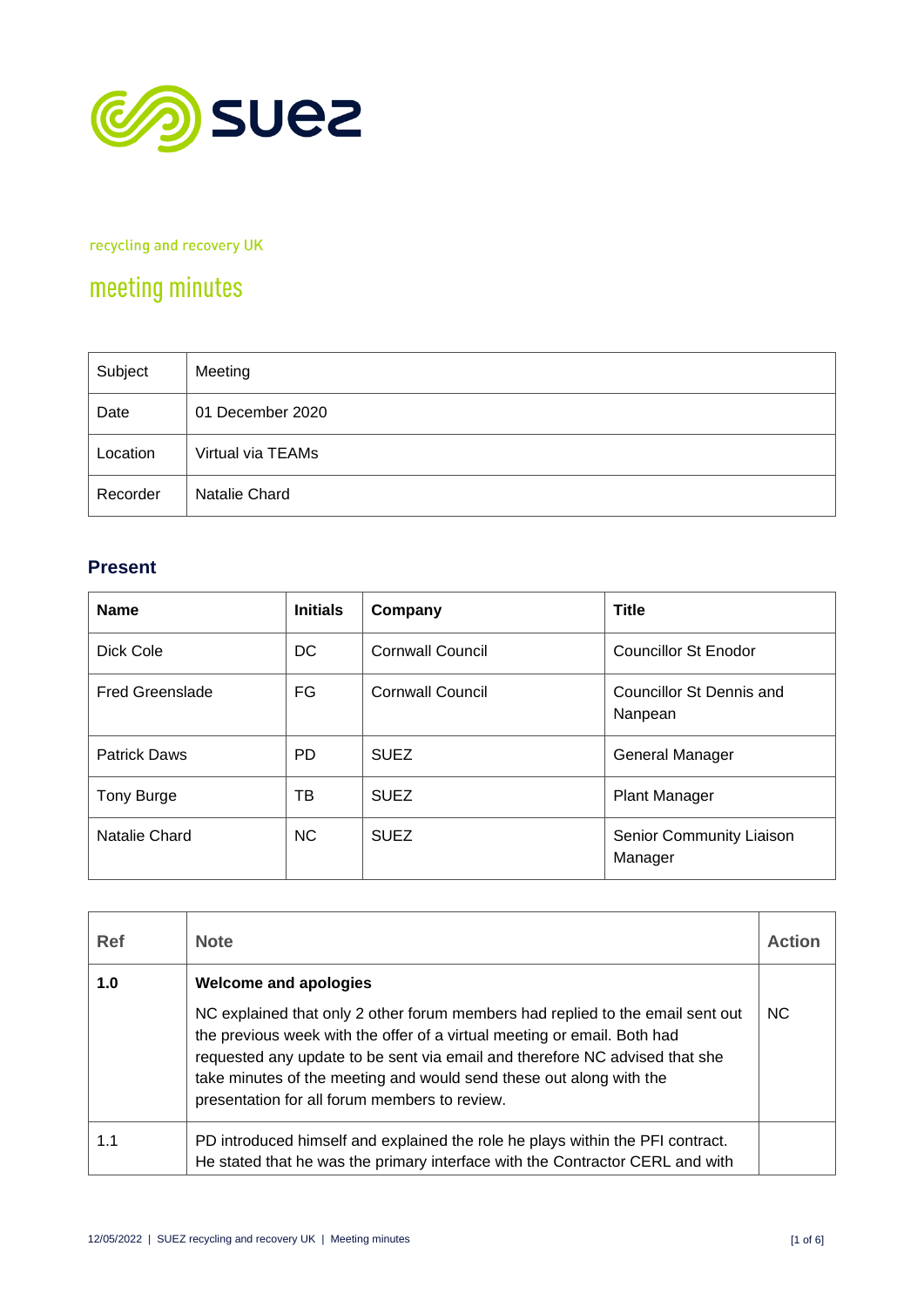

|     | Cornwall Council and that SUEZ are employed by CERL to run operations                                                                                                                                                                                                                                                                                                                                                                                                                                                                                                                                                                                                                                                                                                               |  |
|-----|-------------------------------------------------------------------------------------------------------------------------------------------------------------------------------------------------------------------------------------------------------------------------------------------------------------------------------------------------------------------------------------------------------------------------------------------------------------------------------------------------------------------------------------------------------------------------------------------------------------------------------------------------------------------------------------------------------------------------------------------------------------------------------------|--|
|     | across all the household waste facilities in Cornwall.                                                                                                                                                                                                                                                                                                                                                                                                                                                                                                                                                                                                                                                                                                                              |  |
| 2.0 | <b>CERC</b> presentation - increase tonnage                                                                                                                                                                                                                                                                                                                                                                                                                                                                                                                                                                                                                                                                                                                                         |  |
|     | PD referred to the notification sent to Councillors from Cllr Rob Nolan and the<br>separate communication sent to forum members explaining the need for the<br>extension in processing tonnage through the CERC. PD also noted that Cllr<br>Nolan had introduced the need for the capacity increase during last week's<br>Neighbourhoods Overview Scrutiny Committee (NOSC) meeting. He then<br>started his presentation by giving an overview of the events that have happened<br>over the course of 2020.                                                                                                                                                                                                                                                                         |  |
|     | PD explained that the beginning of 2020 started off as normal but that as soon<br>as lockdown looked likely to be announced SUEZ started to review its<br>contingency plans, not just in Cornwall but across the whole of the business.<br>During this process discussions with the EA were undertaken reviewing all of the<br>facilities to look for flexibility during the pandemic given the uncertainty that lay<br>ahead. He explained that the EA were sympathetic and understood that we were<br>facing a crisis and that the CERC represented a critical component of<br>infrastructure that needed to be protected. This allowed SUEZ to produce<br>Business Continuity Plans that were then shared with Cornwall Council.                                                 |  |
|     | PD went on to explain that when lockdown happened on 24 March 2020, SUEZ<br>started to see trends developing for example third party waste stopped very<br>quickly, there was a reduction in waste from the HWRC's as SUEZ had been<br>instructed to shut the HWRCs and these weren't reopened until 19 May 2020.<br>There was also much uncertainty as to how long lockdown would persist for.                                                                                                                                                                                                                                                                                                                                                                                     |  |
|     | PD highlighted that because of pandemic and restrictions in place with most of<br>the population working from home SUEZ saw a huge rise in kerbside residual<br>waste but that it had been anticipated that from the 04 July 2020 when lockdown<br>ended that third party waste would start to increase and residual waste would<br>decrease. However, he explained that in Cornwall during the holiday season<br>there had been a rise in the number of holiday makers, and this meant that<br>domestic waste levels continued to be elevated. It was clear from that point if<br>residual waste levels remained elevated it was likely that there would be a need<br>to exceed the 240,000 tonnes of waste by the end of the year. Talks then began<br>with the Cornwall Council. |  |
|     | PD advised that the EA granted a dispensation to 280,000 tonnes in<br>consideration of continued compliance with Emissions Limits Values and<br>explained however that looking at waste levels, even if the CERC ran at full burn<br>it was now anticipated that the facility would process around 250,000 tonnes by<br>the end of the year. He referred to the continued uncertainty of how third party<br>waste will recover and that the rise in total residual waste equated to a 5%                                                                                                                                                                                                                                                                                            |  |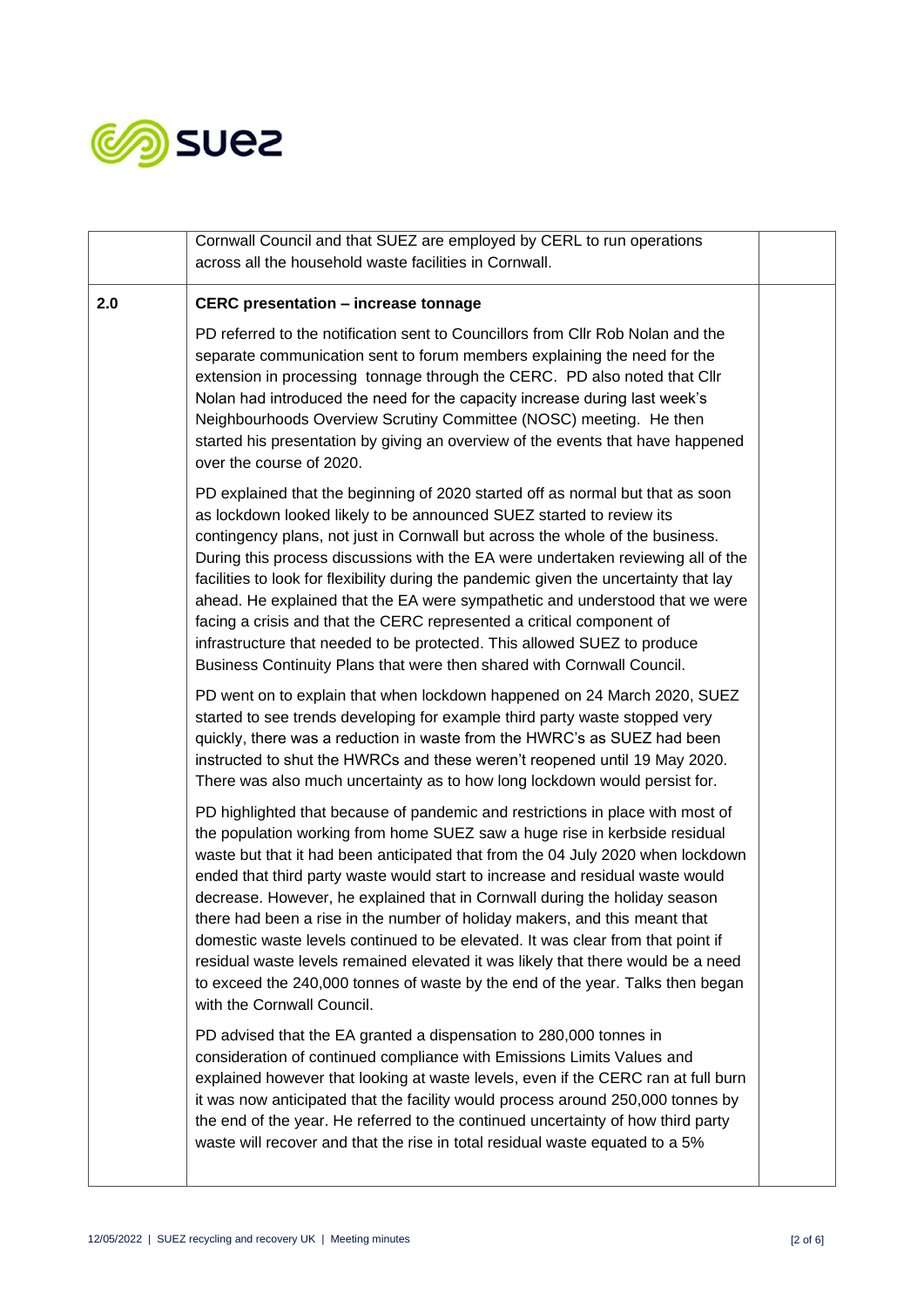

| increase, but that kerbside waste alone showed a 10% increase compared with<br>a normal increase of 0.5% allowed for population growth each year.                                                                                                                                                                                                                                                                                                                                                                             |  |
|-------------------------------------------------------------------------------------------------------------------------------------------------------------------------------------------------------------------------------------------------------------------------------------------------------------------------------------------------------------------------------------------------------------------------------------------------------------------------------------------------------------------------------|--|
| At this point PD referred to a graph in his presentation which compared the<br>levels of waste month by month over 2019 and 2020. He highlighted that the<br>household waste has a lower energy content and therefore more tonnes are<br>needed to generate the same amount of electricity. He also explained that the<br>increase had been compounded as the effect had largely occurred in the second<br>half of the year.                                                                                                  |  |
| PD stopped and asked if anyone had any questions.                                                                                                                                                                                                                                                                                                                                                                                                                                                                             |  |
| DC then asked how long the dispensation is for and will the tonnage level revert<br>back to 240,000 tonnes next year.                                                                                                                                                                                                                                                                                                                                                                                                         |  |
| PD explained that there is a trend in rising residual waste and potentially this<br>trend could continue however the dispensation that the EA have granted is only<br>for 2020.                                                                                                                                                                                                                                                                                                                                               |  |
| DC then asked is the percentage of third-party commercial waste to domestic<br>waste proportionally the same.                                                                                                                                                                                                                                                                                                                                                                                                                 |  |
| PD stated that it is broadly the same, but that SUEZ had seen around a marginal<br>2% increase in third party waste (2020 vs 2019). He then went on to explain that<br>this type of waste is required for blending with residual waste to ensure that the<br>calorific value remains high to ensure efficiency of the plant. The Contractor<br>also has a contractual obligation to blend commercial waste.                                                                                                                   |  |
| DC then asked is 180,000 tonnes domestic waste.                                                                                                                                                                                                                                                                                                                                                                                                                                                                               |  |
| PD stated that last year it was 154,000 tonnes and that 162,000 has been<br>predicted for this year.                                                                                                                                                                                                                                                                                                                                                                                                                          |  |
| DC asked if there were any knock-on effects to any of the planning consents<br>issued.                                                                                                                                                                                                                                                                                                                                                                                                                                        |  |
| PD inform the group that they had considered the possible increase in traffic<br>movements, more waste requires movements however numbers are spread over<br>the year and that there were no consented limits on traffic movements.                                                                                                                                                                                                                                                                                           |  |
| FG referred to the graph and the peak of incoming waste and asked with that in<br>mind asked if the CERC had capacity to step up to the demand over Christmas.                                                                                                                                                                                                                                                                                                                                                                |  |
| PD explained that during December waste usually drops off with more of a<br>pickup in January however the trend is an increase in recyclables at this time.<br>He went on to explain that TB will already be planning on how outages and<br>maintenance will be scheduled next year, and all this goes into the forecast.<br>However, the forecast for waste this year has been difficult because of the<br>lockdowns and the amount of waste needed to be processed at the back end of<br>the year in a short space of time. |  |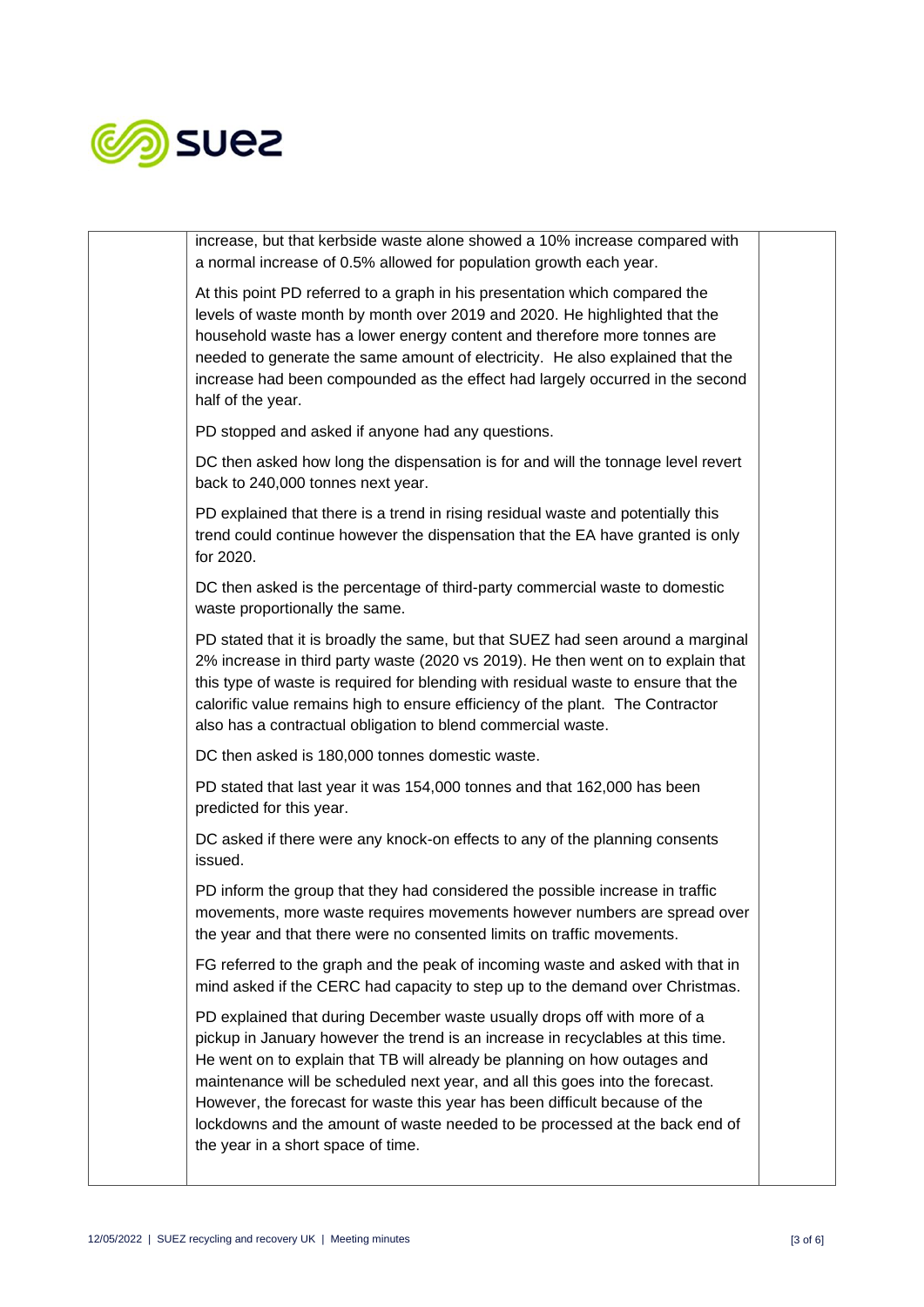

| FG then asked if there is a larger amount of kerbside waste would SUEZ decline<br>commercial waste.                                                                                                                                                                                                                                                                                                              |  |
|------------------------------------------------------------------------------------------------------------------------------------------------------------------------------------------------------------------------------------------------------------------------------------------------------------------------------------------------------------------------------------------------------------------|--|
| PD stated that Cornwall Council can deliver up to 200,000 tonnes of household<br>waste and therefore Commercial waste could be declined if need be.                                                                                                                                                                                                                                                              |  |
| DC then referred back to talks about the CERC 10 years ago where the<br>discussions stated that the CERC was principally for household waste and<br>commercial waste was secondary. The predictions and data shared then stated<br>that the CERC would be full of household waste by now. However, he stated that<br>he understood that getting the correct waste blend with some commercial waste<br>is needed. |  |
| PD stated that it had been a very unusual year and that there have been huge<br>increases in waste and recyclables, for example in April this year SUEZ saw a<br>40% increase in glass alone.                                                                                                                                                                                                                    |  |
| FG asked TB looking at the current waste coming in are you managing to get a<br>blend that is easily mixable.                                                                                                                                                                                                                                                                                                    |  |
| TB explained that it gets more difficult to mix and get the correct waste blend as<br>the pit levels start to rise throughout the week. Commercial waste provides a<br>high energy output and it is a balance between available space for kerbside<br>waste and commercial waste. We are finding that we are reviewing this daily.                                                                               |  |
| FG asked that when food waste comes out will that mean it will give SUEZ more<br>room.                                                                                                                                                                                                                                                                                                                           |  |
| PD answered that over the next couple of years or so as the new collection<br>contract will see quite a different dynamic with food waste removed. Black bin<br>bag waste will be collected fortnightly, so recycling should go up. Recyclables<br>that would have gone to the CERC should end up at the MRFs and it is expected<br>that around 30,000 tonnes will come out of the residual waste stream.        |  |
| FG then asked where the food waste is due to go.                                                                                                                                                                                                                                                                                                                                                                 |  |
| PD explained that Cornwall Council have instructed that it should go to an<br>anaerobic digester and that there is currently under taking a procurement<br>process, however it is likely to be Devon.                                                                                                                                                                                                            |  |
| FG asked would there be an application for a plant in the Duchy.                                                                                                                                                                                                                                                                                                                                                 |  |
| PD stated that SUEZ would love to build a facility but that there is current<br>commercially viable solution.                                                                                                                                                                                                                                                                                                    |  |
| DC asked why and then referred to issues at a similar facility in Fraddon.                                                                                                                                                                                                                                                                                                                                       |  |
| PD advised that during the initial talks the facility at Fraddon had been<br>considered but that a new facility would require a lot of upfront investment.                                                                                                                                                                                                                                                       |  |
| DC asked for an explanation of what the commercial waste stream contained<br>that meant it had a higher calorific value than domestic waste.                                                                                                                                                                                                                                                                     |  |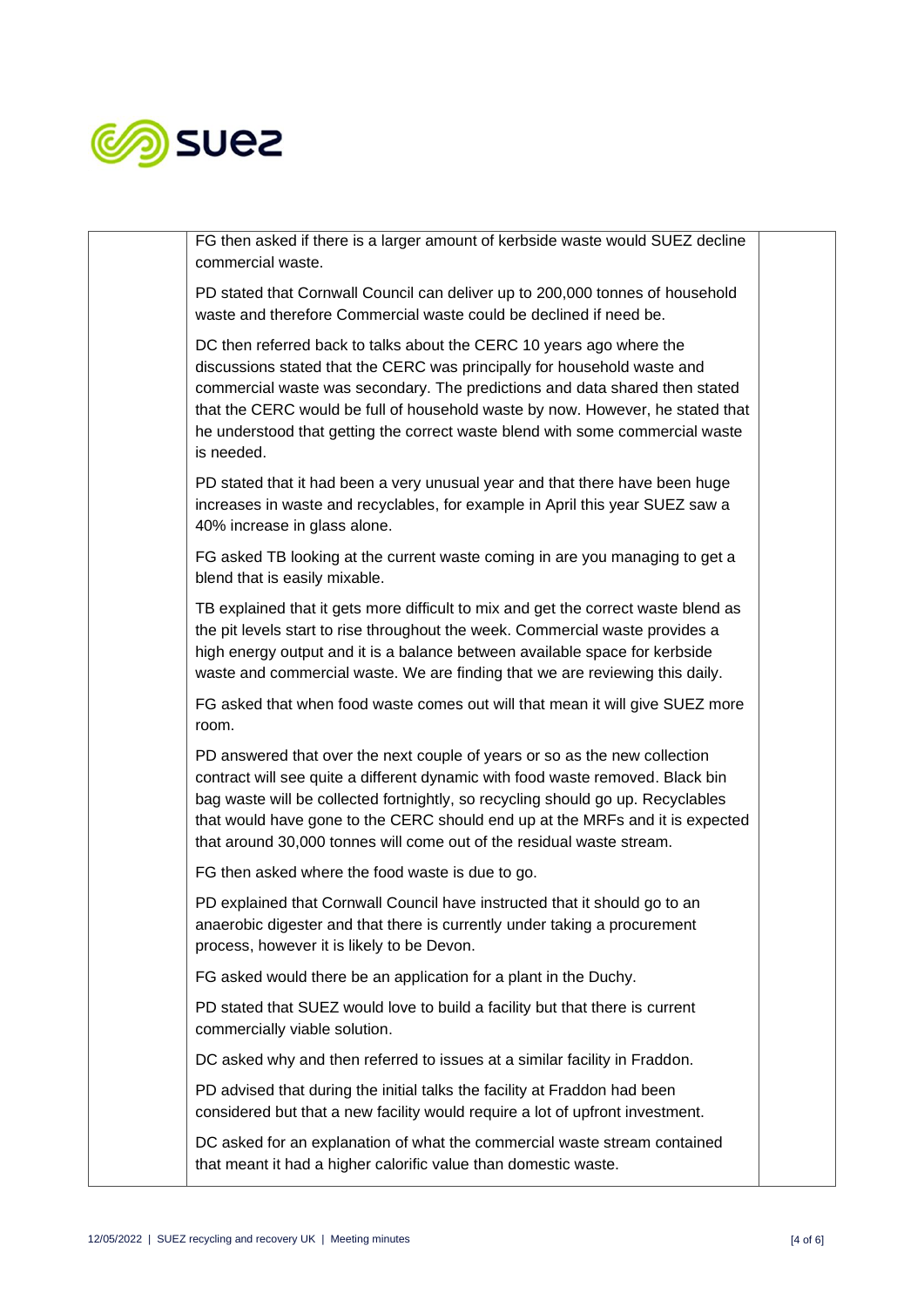

|     | PD explained that commercial waste contained a lot of plastic film and plastic<br>packaging which had a high CV value. It also contained a lot of paper and<br>cardboard.                                                                                                                                                                                                                                                                                                                                                                                                                                                                                                                                                                                                                                                |           |
|-----|--------------------------------------------------------------------------------------------------------------------------------------------------------------------------------------------------------------------------------------------------------------------------------------------------------------------------------------------------------------------------------------------------------------------------------------------------------------------------------------------------------------------------------------------------------------------------------------------------------------------------------------------------------------------------------------------------------------------------------------------------------------------------------------------------------------------------|-----------|
|     | TB added that the shredded bulky waste from Connon Bridge helps with the CV<br>as well as commercial waste from customers such as Nick Ferris. He clarified<br>that the cardboard they receive is often contaminated with grease or dirt and<br>therefore can't be recycled.                                                                                                                                                                                                                                                                                                                                                                                                                                                                                                                                             | <b>NC</b> |
|     | DC then asked if local waste went up to 200,000 tonnes the mix would be 1:5<br>what would happen then, waste per head should go down but with all the new<br>houses in Cornwall waste will increase.                                                                                                                                                                                                                                                                                                                                                                                                                                                                                                                                                                                                                     |           |
|     | PD explained that contractually we are signed up to accepting 200,000 tonnes<br>and so would have to comply but stated it is difficult to forecast what it will end<br>up at.                                                                                                                                                                                                                                                                                                                                                                                                                                                                                                                                                                                                                                            |           |
|     | FG asked that the minutes reflected the tonnages accurately and the scenario<br>that has brought about the increase.                                                                                                                                                                                                                                                                                                                                                                                                                                                                                                                                                                                                                                                                                                     |           |
|     | DC asked that if getting over the 240,000 tonnes is due to the commercial mix,<br>could less Devon household waste be taken to ensure there is room for the<br>Cornish waste.                                                                                                                                                                                                                                                                                                                                                                                                                                                                                                                                                                                                                                            |           |
|     | PD explained that the contract with Devon benefits all parties, it is for around<br>40,000 tonnes of waste each year and until 2029.                                                                                                                                                                                                                                                                                                                                                                                                                                                                                                                                                                                                                                                                                     |           |
|     | FG added that the commercial waste that comes from campsites for example is<br>surely the same make up as household waste.                                                                                                                                                                                                                                                                                                                                                                                                                                                                                                                                                                                                                                                                                               |           |
|     | PD explained that waste that comes from holiday parks usually has a higher CV<br>as holiday makers are not as stringent with their recycling and therefore the CV<br>is higher.                                                                                                                                                                                                                                                                                                                                                                                                                                                                                                                                                                                                                                          |           |
|     | As there were no more questions at this point PD then went on to the second<br>part of his presentation.                                                                                                                                                                                                                                                                                                                                                                                                                                                                                                                                                                                                                                                                                                                 |           |
| 2.1 | <b>CERC Presentation - Roof report and repairs</b>                                                                                                                                                                                                                                                                                                                                                                                                                                                                                                                                                                                                                                                                                                                                                                       |           |
|     | PD referred to the recent NOSC meeting held on 26 November 2020 which went<br>through the repairs and proposals. He went on to explain that in Phase 1<br>damaged components would be replaced making it ready for the Winter months<br>ahead. He stated that repairs are already underway with a view to the repairs<br>being completed by the end of January 2021, weather dependant. He explained<br>that working at this time of the year was inefficient due to the weather and<br>daylight hours and that because of this SUEZ had received a request for the<br>contractors to be able to work over a weekend between the hours of 8.00am and<br>4.30pm to try to get the works completed as soon as possible. He referred to the<br>work that would need to be completed explaining that workmen would be adding |           |